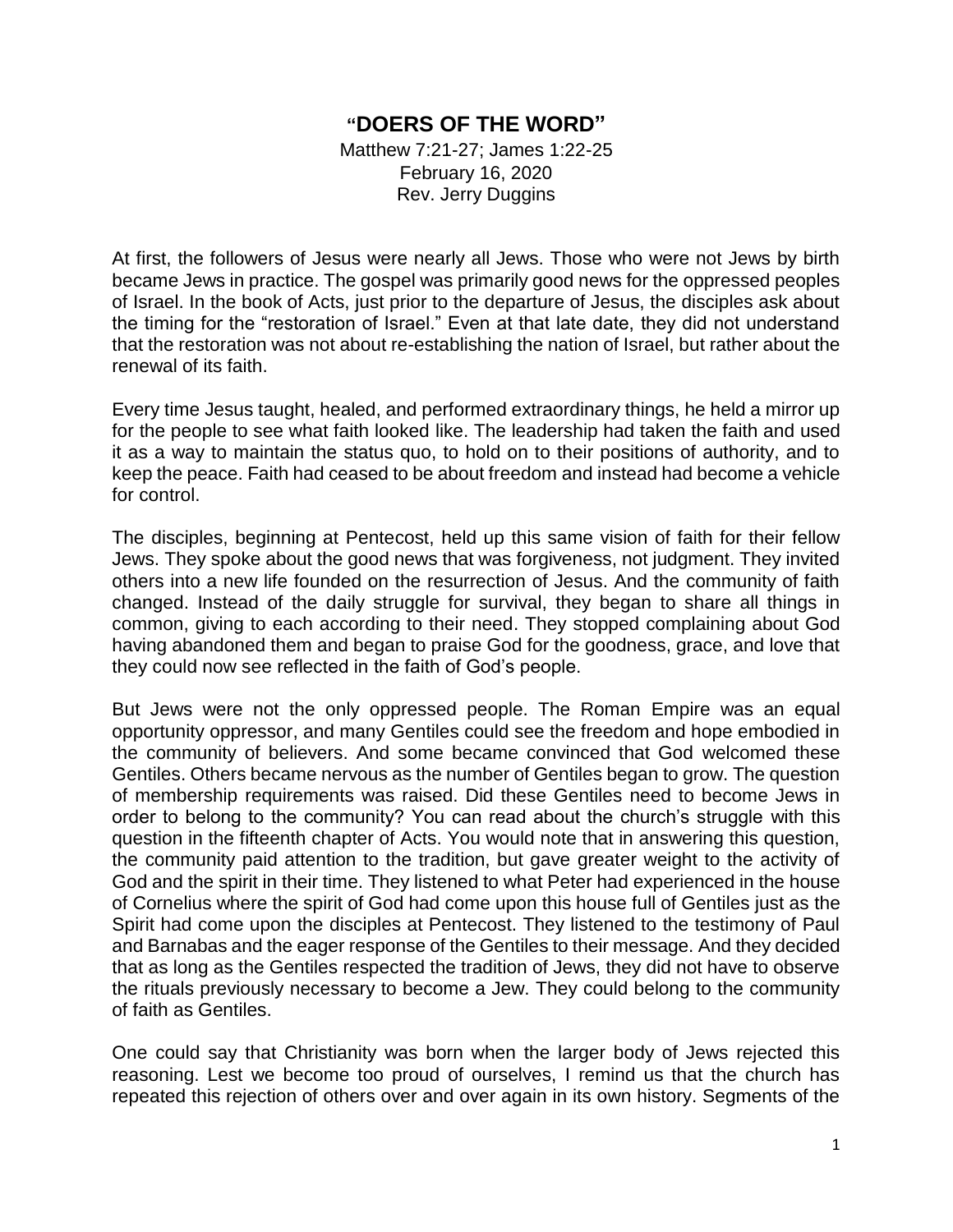church rejected the "lapsed" in the second and third century. These were Christians who, fearing persecution, made loyalty oaths to the emperor. From the early days to the present day, segments of the church have rejected people of unsound doctrine. It has burned heretics, killed heathen, tortured scientists, judged "sinners," and denied women an equal status in the church. In the name of Jesus the church has practiced a faith of exclusion. And it has done all of this in an effort to discern between right and wrong

I mention this early struggle of the church over the question of welcoming Gentiles into the faith because it's a good example of where faith changed its mind about the good. It's the first instance of the church being not just a hearer of the word, but a doer of the word.

It's tempting to look to the past as a time when right and wrong were easy to discern. And sometimes it is, but every age wrestles with understanding the good for its own time. Wouldn't it be nice if the good were clear? Wouldn't it be simpler if we could agree on the right thing? Can't we just make a rule that applies to everyone?

Here's the interesting thing: even if we could agree on the rule, it wouldn't matter if we didn't act on it. That's what James is saying. Even if you hear the word and understand the good, you are not being faithful until you act on it. Paul writes in his famous love chapter, "If I have all knowledge…. but do not have love, I am nothing." It's the one who hears the word and does it that is building their house on solid ground.

Jonathan Foer makes this same point in Kalamazoo's Reading Together book, *We are the Weather*. He says that even those who accept what we are being told about climate change, and accept that we need to take certain actions are no better than the climate deniers if they fail to take action. What's interesting about Foer's book is that he is telling us that it is our moral responsibility to eat less meat and that this is a new ethic that rises from the conditions of climate change. The large consumption of meat, particularly by Americans and Europeans, has necessitated the creation of factory farms that are as big a contributor to climate change as the fossil fuel industry. Previous generations consumed meat in a quantity that the biosphere could absorb. There are a number of reasons for this. There were fewer people and on average, each person ate less meat. Complicating matters is the fact that huge tracts of rain forest are being cut down to create pasture land for the meat industry. The point is that what we do depends a great deal on the context in which we live.

I came across this in Foer's book: "It is written that 'Noah was a righteous man, blameless in his time.' Why 'blameless in his time' and not simply 'righteous'? Because righteousness and blame are contextual. Being a good person at Normandy on June 6, 1944, is not the same as being a good person in a grocery store in 2019. The Warsaw Ghetto demanded something different from what Superstorm Sandy did. Eating blamelessly two generations ago is not the same as eating blamelessly in the age of the factory farm. Just as a situation can inspire hysterical strength, it can also inspire, and require, an unprecedented ethical response" (p.192).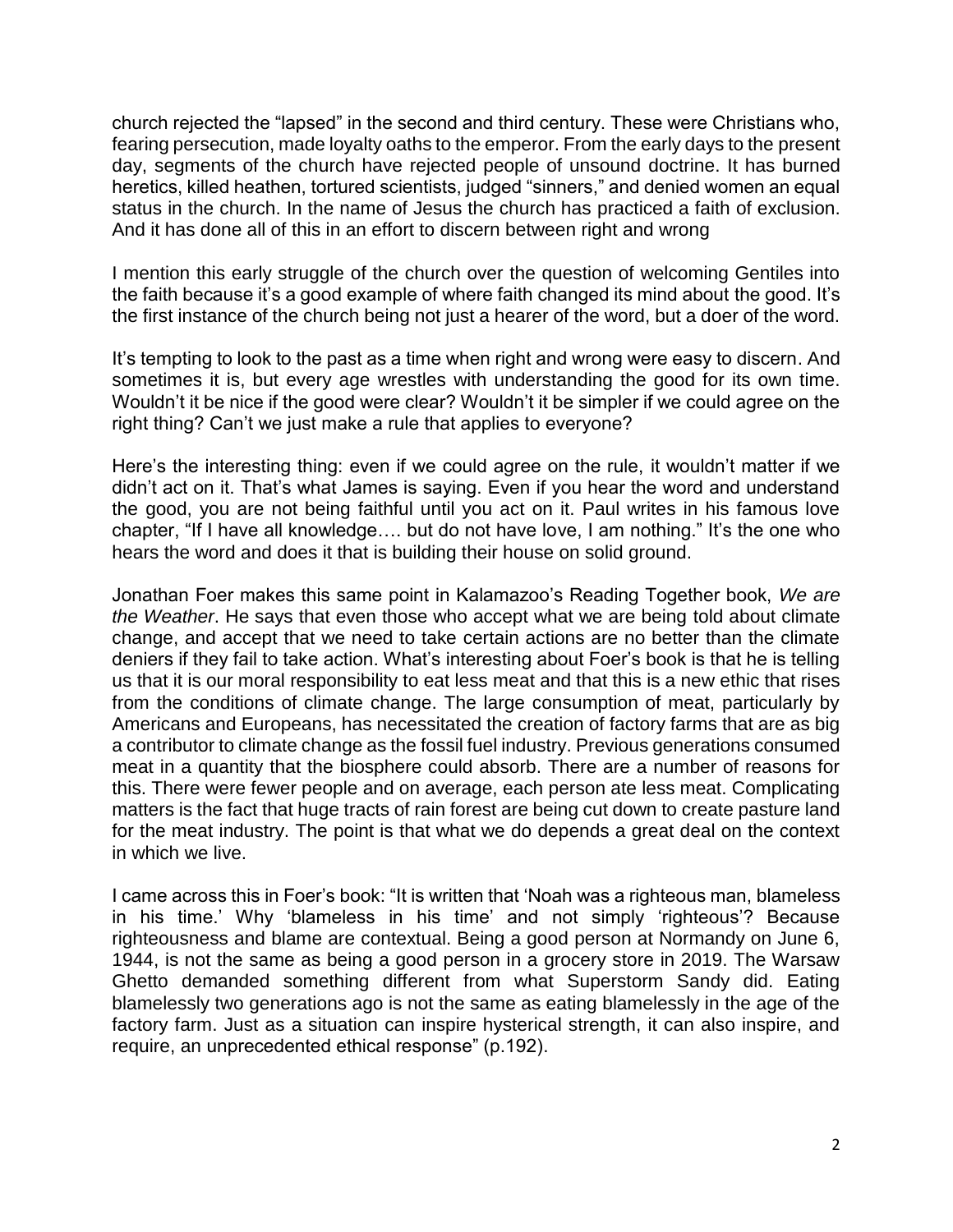We don't like changing the way we do things, but sometimes a faithful hearing of the word requires a different sort of action. The teachings of Jesus are way ahead of us for the most part, but they may mean something different in our day. When Jesus tells his disciples that they are of more value than the sparrow for whom God provides each day, he's trying to reassure them that God will also provide for them. But is there something else we should be hearing in this age where the extinction of many bird species is rising at an alarming rate? When Jesus taught them to love their enemies, he was talking about the Roman oppressor. But what would it mean to love the enemy in an age where we are taught to fear the stranger, reject the refugee, protect the border, and threaten reprisals against those who disagree with us? What does it mean for us when Jesus says to his disciples that no one can serve God and money? How do we mitigate the influence of money in our business and political decisions? Is there a way to bring an ethical vision to the economic practice of maximizing profit?

How do we go about "doing the word" in an age where "hearing the word" is so difficult? Maybe we could begin by doing what Jesus was doing and doing what the early church was engaged in and what some in the church have been practicing in every age. Maybe we could be about renewing the faith, restoring the community of God's people. Maybe we need to remember that this is God's world, not ours; that faith was about all life, not just religion; that Jesus was about the whole self, not just the soul.

Maybe we need to do love and not just talk about it. Love God the creator by restoring the earth: lessening our carbon footprint, taking pleasure in the natural world, advocating for cleaner water, more breathable air, pumping fewer toxins into the ground, practicing sustainable agriculture, buying local.

Maybe we need to be better about loving our neighbor: building bridges not walls, feeding the hungry, giving shelter to the homeless, advocating for affordable housing, pushing for treatment over prison, building communities of support, not citadels of isolation.

Doers of the word are not people without the word, but people who remember the word as they walk through life. They remember the word as they encounter those in need. They remember the word as they practice faith in the work place. They remember the word in the voting booth, around the dinner table, and in the marketplace.

Doers of the word are active listeners. They come to worship as they are able. They engage in conversation around the teaching of Jesus. They spend time in prayer and personal reflection. They do all these things, but then they remember God when they listen to the news and as they go about their daily tasks.

We are doers of the word. This is who we are in Christ. Sometimes we are good at forgetting or excusing. Issues are complicated. Just gathering the facts may seem overwhelming. But in the end, once we've listened, and gathered and reflected, we will know at least one right thing to do. We will know at least one thing that pleases God. We will discover at least one thing that is an act of love. And we will do it. Every time we do the word, we renew faith, we redeem life, we restore the world, and we affirm the love of